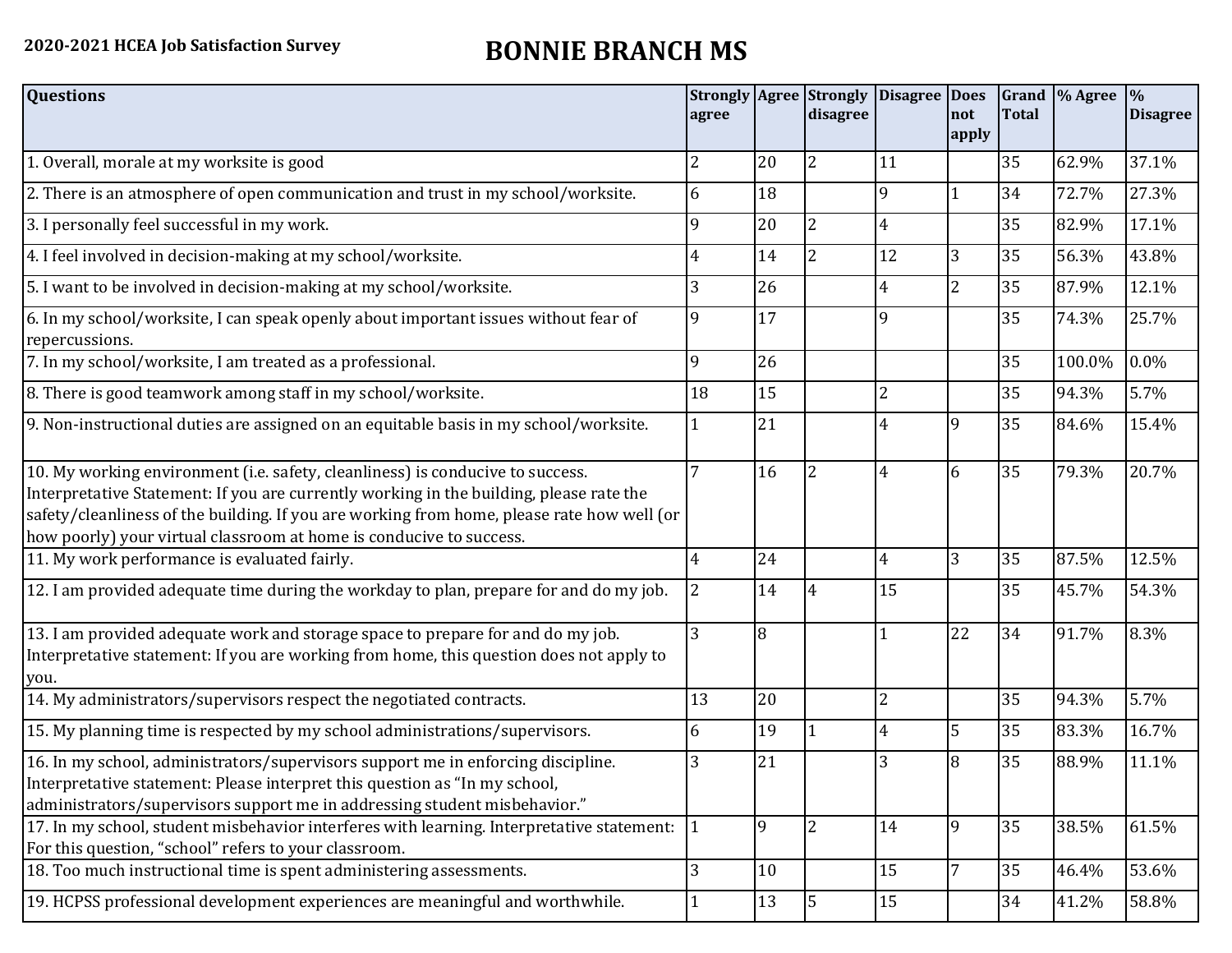## **2020-2021 HCEA Job Satisfaction Survey BONNIE BRANCH MS**

| 20. Increased workload has contributed to a decline in my morale.                                                                                          | 12             | 13 | $\overline{1}$ | 8  |                | 34 | 73.5% | 26.5%  |
|------------------------------------------------------------------------------------------------------------------------------------------------------------|----------------|----|----------------|----|----------------|----|-------|--------|
| 21. I am paid fairly.                                                                                                                                      |                | 11 | $\overline{7}$ | 16 |                | 35 | 34.3% | 65.7%  |
| 22. I have confidence in the leadership exhibited by the HCPSS Superintendent.                                                                             | 2              | 15 | 3              | 15 |                | 35 | 48.6% | 51.4%  |
| 23. I have confidence in the leadership exhibited by the Howard County Board of<br>Education.                                                              |                | 12 | $\overline{4}$ | 14 | 2              | 33 | 41.9% | 58.1%  |
| 24. I have confidence in the leadership exhibited by the Howard County Education<br>Association (HCEA).                                                    | 19             | 13 | $\mathbf{1}$   | 2  |                | 35 | 91.4% | 8.6%   |
| 25. I feel that HCPSS offers me the possibility of advancing professionally in the field of<br>education.                                                  | $\overline{2}$ | 19 | $\mathbf{1}$   |    | 6              | 35 | 72.4% | 27.6%  |
| 26. In my position, I receive appropriate and adequate support and training.                                                                               | 3              | 22 | $\overline{2}$ | 8  |                | 35 | 71.4% | 28.6%  |
| 27. During this current school year, I have experienced harassing behavior from<br>colleagues.                                                             |                |    | 21             | 12 | 1              | 34 | 0.0%  | 100.0% |
| 28. During this current school year, I have experienced harassing behavior from<br>administrators/supervisors.                                             |                | 3  | 21             | 10 | $\mathbf{1}$   | 35 | 8.8%  | 91.2%  |
| 29. During this current school year, I have experienced harassing behavior from parents.                                                                   |                | 7  | 14             | 12 | $\overline{2}$ | 35 | 21.2% | 78.8%  |
| 30. At my school I spend most of my PIP time on non-instructional activities.                                                                              | $\overline{2}$ | 6  | $\mathbf{1}$   | 17 | 8              | 34 | 30.8% | 69.2%  |
| 31. At my school our administrator includes time during PIP for teacher-initiated<br>collaboration.                                                        | 2              | 25 | $\mathbf{1}$   |    | 6              | 35 | 93.1% | 6.9%   |
| 32. In my school, I spend too much time in meetings.                                                                                                       | 6              | 11 | $\mathbf{1}$   | 17 |                | 35 | 48.6% | 51.4%  |
| 33. In my school, there is adequate support for special education students.                                                                                | 3              | 11 | 8              | 10 | 3              | 35 | 43.8% | 56.3%  |
| 34. My administrator/supervisor provides people working from home with flexibility in<br>their workday.                                                    | 10             | 19 | $\mathbf{1}$   | 2  | $\overline{2}$ | 34 | 90.6% | 9.4%   |
| 35. My administrator/supervisor has reasonable expectations of workload for staff while $\vert 6 \vert$<br>in virtual learning.                            |                | 23 | $\mathbf{1}$   | 4  |                | 34 | 85.3% | 14.7%  |
| 36. Students have adequate technology and tools (hardware/software/connectivity) to<br>participate in virtual learning.                                    | 5              | 19 | $\mathbf{1}$   | 10 |                | 35 | 68.6% | 31.4%  |
| 37. Staff have adequate technology hardware (e.g. computers, document cameras, other<br>technology hardware) to meet the requirements of virtual learning. | 4              | 20 | 3              |    | $\mathbf{1}$   | 35 | 70.6% | 29.4%  |
| 38. HCPSS has provided the software I need to do my job and collaborate with colleagues.  7                                                                |                | 22 | $\mathbf{1}$   | 3  | 2              | 35 | 87.9% | 12.1%  |
| 39. The software and online services provided by HCPSS to do my job are difficult and/or $\left 1\right $<br>time-consuming to use.                        |                | 12 | $\mathbf{1}$   | 19 | $\mathbf{1}$   | 34 | 39.4% | 60.6%  |
| 40. In my class, I feel that students are engaged in virtual learning                                                                                      | 3              | 17 | $\overline{4}$ | 8  | 3              | 35 | 62.5% | 37.5%  |